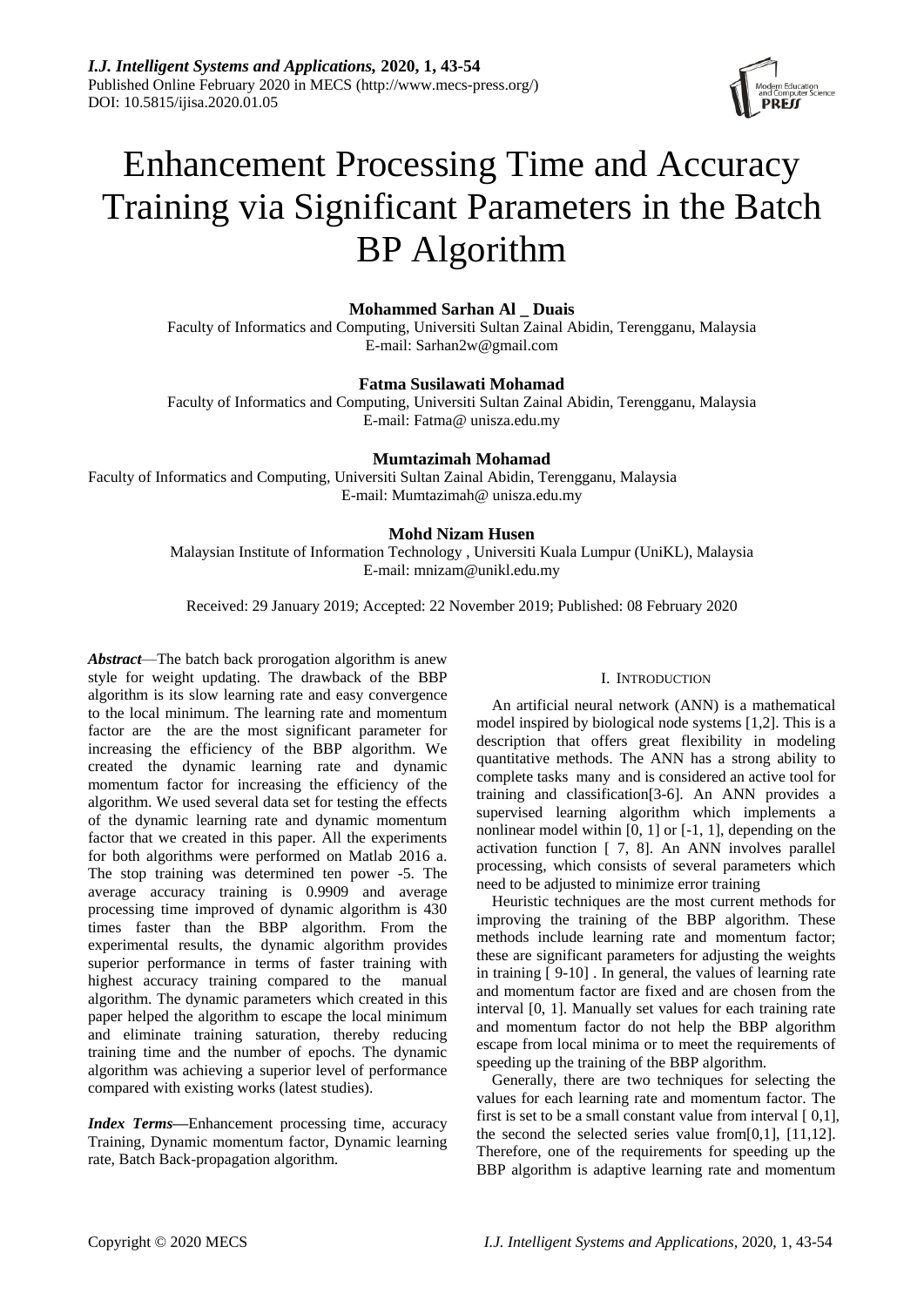factor together [13,14]. The learning rate should be sufficiently large to allow for escaping the local minimum to facilitate fast convergence to minimize error training. But the biggest value of the training rate leads to fast training with oscillation error training [15,16] .On the contrary, the small value of learning rate leads to reflex the weight that is lead to flat spot which makes BBP algorithm slow training [17,18]. The big values or small values are not suitable for smooth training. It is difficult to select the best or suitable values in training [19, 20].

The heuristic method is a current method for improving the BP algorithm, which covers two parameter training rate and momentum factor. The weaknesses, the values of training, rate and momentum are selected manual values. On the other hand, improves BP algorithm through creating dynamic training rate. But the weaknesses of these dynamic training depend on the initial value of training rate. Manually set values for learning rate and momentum factor do not help the BBP algorithm avoid local minima or meet the requirements of increasing training speed and difficult to choose a suitable value for learning rate and momentum factor. One way of avoiding localminima and speeding up the training of the BBP algorithm is to use a large value for training rate.

However, a small adjustment to the training weight slows the training of the BBP algorithm, while large adjustment to the weight results in unsmooth training. Most previous studies have tried to escape the local minimum through adaptive learning rates or momentum factors to improve the BBP algorithm. The persisting major problem, though, is the accumulation of weight in the BBP, which decreases accuracy and increases the time of training.

To fill the gap, we need to avoid the gross weight training, through creating dynamic parameter each learning rate and momentum factor with boundary to control the weight updated.

The remainder of this paper is organized as follows: Section II, literature review ; Section III, theoretically of training batch of back-Propagation algorithm; Section IV materials and method; Section V Created the dynamic learning rate and momentum factor, Section VI Experimental results; Section VII Discussion to validate the performance of improve algorithm; Section VIII Evaluation of the Performance of Improved Batch BP algorithm Section XI Conlusion.

#### II. RELATED WORKS

Currently, works have been carried out, such as author, In [21] Improved back propagation Algorithm by adaptive the momentum factor by dynamic function. The dynamic function which proposed is depend on the two manual factors parameters. The learning rate selected by manual value to control the weight updated. Each factor and learning rate selected different value for each data set. To validate, this study through compares the performance of improved algorithm with BP algorithm.The proposed algorithm gave superior training algorithm than other with whole data set. In [22] improved the BP algorithm through two techniques, the training rate and momentum factor, values of training rate were fixed at different values. The idea of this study is to set the value of training, the rate to be large initially, and then to look at the value of error training after iteration. If the error (e) training is increased, the fit produced changes the value of training, rate multiplied by less than one and then recalculated in the original direction. If the iteration error can be reduced, this integration is effective. Therefore, by changing the training rate multiplied by a constant greater than one, the next iteration is calculated continuously. In[23] compared several techniques such as BP with momentum, BP with the adaptive learning rate, BP with adaptive learning rate and momentum, Polak-Ribikre CGA, Powell-Beale CGA, scaled CGA, resilient BP (RBP) conjugate gradient algorithm (CGA), and Fletcher-Reeves. The epochs of training are fixed with different values. The BP algorithm with adaptive learning rate and momentum gave superior accuracy training at 1000 epochs.

# III. THEORETICALLY OF TRAINING BATCH OF BACK-PROPAGATION ALGORITHM

In this section we will foucas on the theoretivall of BBP algorithm which cover the mathematical framework with significant parameters such as learning rate and momentum factor, and the gradient descent method. The BBP algorithm was designed to train models to achieve a balance between the actual data and the target correctly in the input patterns; this is done using the gradient descent method to minimize the error training of the BBP algorithm.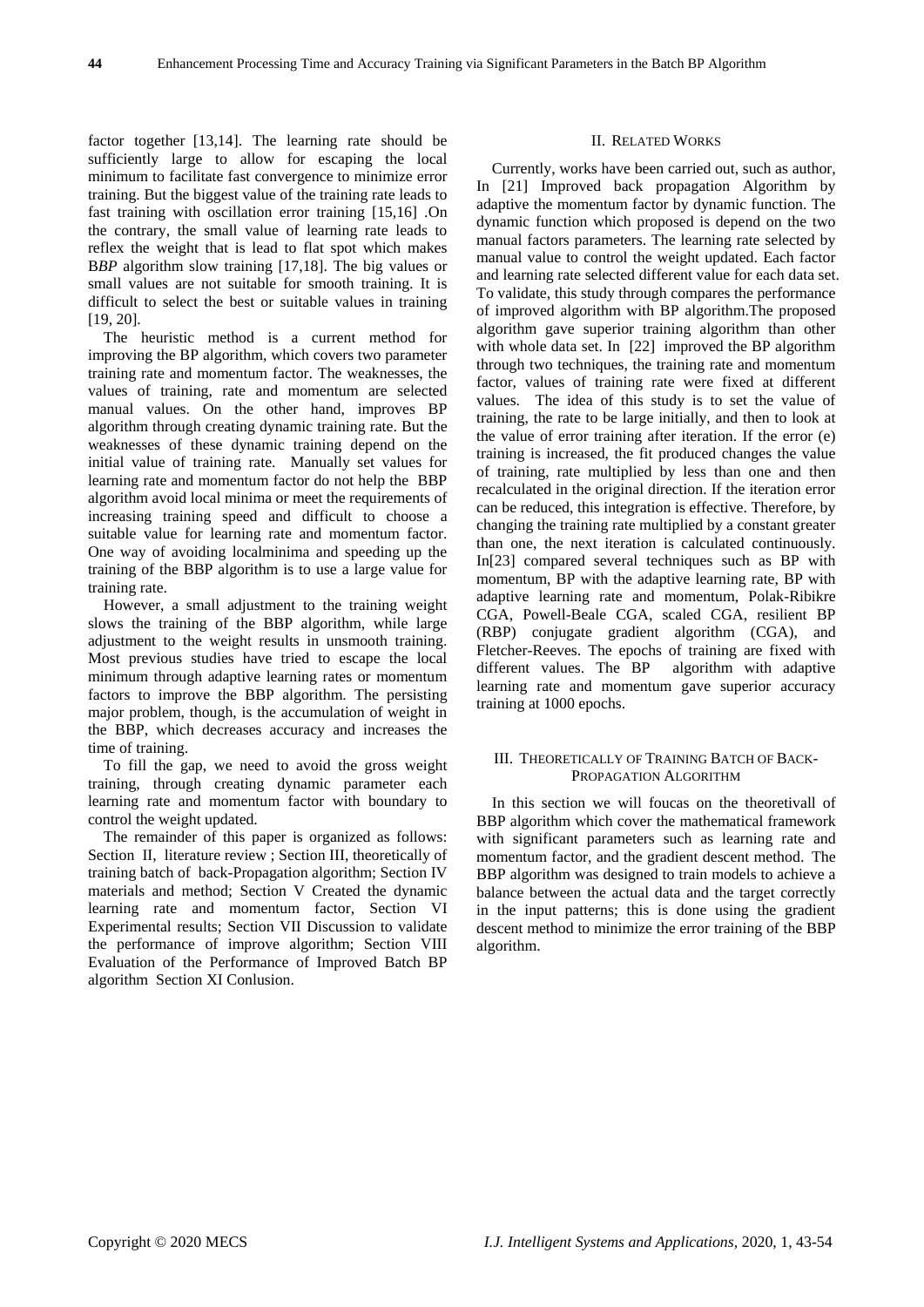# A. Mathematical Framework BBP Algorithm with  $\gamma$  and  $\mu$

The training BP algorithm is consist of three stages , namely ,forward propagation , in the feed forward phase , each input unit  $x_i$  receives an input signal  $x_i$  and broadcasts this signal to the next layer until the end layer in the system. The backward propagation this step is starting when the output of the last layer reach to end step then the start feedback. The end steep is update the weight, in the batch *BP* algorithm the weight adjustment stage for all layer adjusted simultaneously. The training of *BP* algorithm shown in the figure below



Fig.1. Batch BP algorithm stractur

The BP Algorithm with Training rate and Momentum term. The weight updates between the neuron k from output layer and neuron j from hidden layer as follows All steps training of the BP algorithm with training rate and momentum. Any neuron k from output layer and neuron j from hidden layer, the weight is adjusted between them as follows:

$$
\Delta w_{jr}(t+1) = w(t) - \gamma \frac{\partial E}{w_{jk}(t)} + \mu \Delta w_{jr}(t-1)
$$
 (1)

All steps training of the BP algorithm with training rate and momentum.

Forward Pass Phase: In this stage, the weight calculates layer by layer until reaching the end layer or output layer of the end layer under affected the activation function. Every variable  $f'(x)$  receives an input with initial weight and broadcasts to next the layer  $L_1, ..., L_i$ . The input signal *Linh* for each hidden unit is the sum of each input signal  $x_j$ . Each input layer as follows:

$$
L_{-inh} = u_{0h} + \sum_{i=1}^{k} u_{ik} x_i
$$

Compute the output of first hidden layer of *Lh*

$$
L_h = f(L_{\text{inh}}) \tag{2}
$$

Send the result to  $LL_j$  (  $LL_j$   $j = 1, 2, ..., p$  ) and Calculate the input signal

$$
LL_{j} = v_{0h} + \sum_{i=1}^{i} v_{hj} L_{h}
$$
 (3)

Calculate the output layer of second hidden *LL*

$$
LL_j = f(LL_{\text{inh}}) \tag{4}
$$

Send the output  $LL$  to input  $Y_{\text{inr}}$  and then get the input layer of *Yinr*

$$
Y_{\text{inh}} = W_{0h} + \sum_{i=1}^{k} LL_j W_{jr}
$$
 (5)

Compute the output layer of  $Y_i$ 

$$
Y_r = f(Y_{-inv})
$$

Backward Pass Phase: when the weight reaches to the output of the last hidden layer to end step then the start all steps as follow

$$
e_r = \sum_{r=1}^{n} (t_r - Y_r)
$$
 (6)

The local gradient of output layer  $Y_r$  at neuron r is defined by below equation

$$
\delta_r = e_r f(Y_{\text{inr}}), \ f'(Y_{\text{inr}}) = Y_{\text{inr}} f(1 - Y_{\text{inr}}) \tag{7}
$$

Compute weight correction term (update later)

$$
\Delta w_{jr} = -\gamma \delta_r L L_j + \mu \Delta w_{jr} (t-1)
$$
 (8)

Calculate, bias correction term (update  $w_{0r}$  later

$$
\Delta w_{0r} = -\gamma \delta_{0r} + \mu \Delta w_{0r} (t-1)
$$
 (9)

Send  $\delta_r$  to hidden layer, each hidden unite  $LL_j, j = 1, ..., p$ 

The single error or error back propagation from units in layer above to given as below

$$
\delta_{\text{inj}} = \sum_{r=1}^{m} \delta_r W_{jr} \tag{10}
$$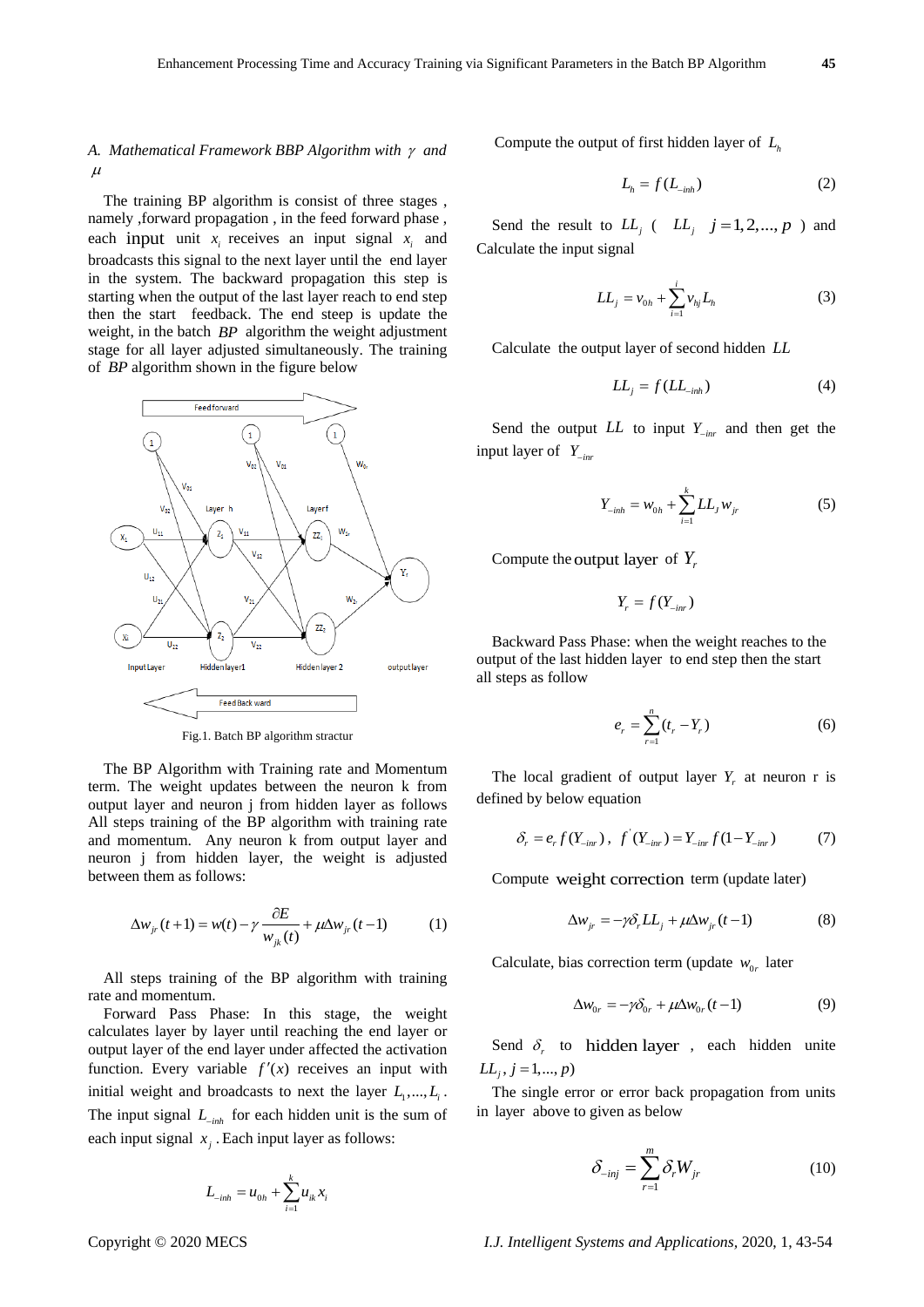The local gradient of hidden layer *LL<sup>j</sup>* at neuron *j* is defined by below equation

$$
\delta_j = -\delta_{\text{inj}} f'(LL_{\text{inJ}}) \tag{11}
$$

Compute weight correction term (update  $v_{hj}$  later)

$$
\Delta v_{hj}(t+1) = -\gamma \delta_j L_h + \mu \Delta w_{hj}(t-1)
$$
 (12)

Calculate, bias correction (update  $v_{0j}$  later)

$$
\Delta v_{jr}(t+1) = -\gamma \delta_j + \mu \Delta v_{0r}(t-1)
$$
 (13)

Send  $\delta_j$  to first layer h=1,...,q).

The single error or error backpropagation is given as below

$$
\delta_{\text{inh}} = \sum_{j=1}^{b} \delta_j v_{hl} \tag{14}
$$

The local gradient of hidden layer  $L_h$  compute as follow

$$
\delta_h = \delta_{\text{inh}} f(L_{\text{inh}}), \ f'(Y_{\text{inr}}) = Y_{\text{inr}} f(1 - Y_{\text{inr}}) \tag{15}
$$

Compute weight correction (update  $u_{i}$  later)

$$
\Delta u_{ih} = -\gamma \delta_h x_i + \mu \Delta u_{ih} (t-1)
$$
 (16)

Calculate bias weight corrective (used to update  $u_{0h}$ later)

$$
\Delta u_{0h} = -\gamma \delta_h + \mu \Delta u_{0h} (t-1) \tag{17}
$$

Update Weight Phase: the weight is update of the output layer  $j = (0,1,2,..., p; r = 1..., m)$  as follows

$$
w_{jr}(t+1) = w(t) - \gamma \Delta w_{jr}(t) + \mu \Delta w_{jr}(t-1)
$$
 (18)

For Bias

$$
w_{0r}(t+1) = w(t) - \gamma \delta_j + \mu \Delta w_{jr}(t-1)
$$
 (19)

For each hidden layer  $(LL_j h = 0, ..., q; j = 1, ... p)$ 

$$
v_{hj}(t+1) = v_{hj}(t) - \gamma \Delta w_{hj}(t) + \mu \Delta w_{hj}(t-1)
$$
 (20)

For Bias

$$
v_{0j}(t+1) = v_{0j}(t) - \gamma \Delta w_{0j}(t) + \mu \Delta w_{0j}(t-1)
$$
 (21)

For each hidden layer  $L_h$   $(i = 0, ..., n; h = 1, ..., q)$ 

$$
u_{ih}(t+1) = u_{ih}(t) - \gamma \Delta u_{ih}(t) + \mu \Delta u_{ih}(t-1)
$$
 (22)

For Bias

$$
u_{0h}(t+1) = u_{0h}(t) - \gamma \Delta u_{0h}(t) + \mu \Delta u_{0h}(t-1)
$$
 (23)

The flowchart of the BP algorithm with trail value for each training rate and

# *B. Gradient Descent Backpropagation Algorithm*

The gradient descent method is one of the most popular methods used to adjust the weight for minimizing the training error in the BP algorithm [24, 25] Unfortunately, the gradient descent method is not guaranteed to find the global error [26, 27] .It may, therefore, result in leading to a local minimum, as the gradient descent method is not powerful enough to adjust for the weight, apart from limited changes [28] .The batch gradient descent method computes gradients using pattern training and updates the weight in the final stages of training [29]. This method focuses on modifying one parameter or more than one as adaptive of activation function or modifying the gain. The value of the gain is seen in the effect of the behavior of the convergence algorithm [30]. The author [31] proposed a new algorithm through the modified gain in the activation function. The proposed algorithm gives superior training compared with the BBP an algorithm.

Gradient descent  $\Delta E$  taken partial of the differentiate of error with respect the weight  $w_{jk}$  in each layer. *ANN* which is consist one input, one hidden layer and one output also focus for one neuron as k from output layer and one neuron j from hidden, as follows



Fig.2. Gradient Descent for one Hidden Layer

Let the error training is given by  $E = \frac{1}{2} \sum_{k=1}^{k} (t_k - o_k)^2$ 1 *k*  $E = \frac{1}{2} \sum_{k} (t_k - o_k)^2$ , *k* Ē, activation function of training is sigmoid function  $f(x) = \frac{1}{1 + Exp(-x)}$ . When the gain equals is one. The weight update between the neuron  $K$ , from output and neuron *j* from hidden layer as follow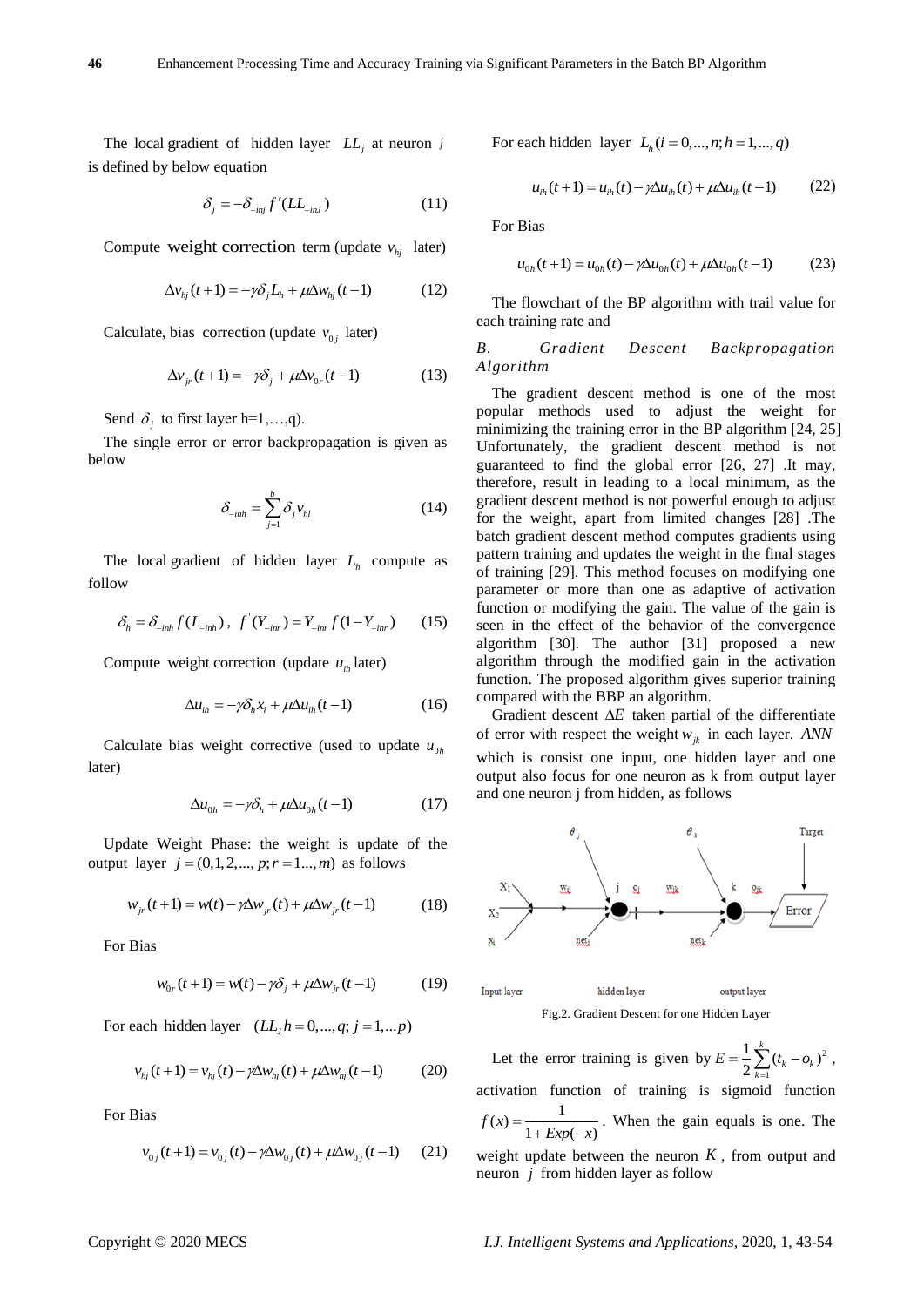$$
\Delta w_{ik}(new) = \Delta w_{ik}(old) - \gamma \Delta w_{ik} + \mu \Delta v_{hi}(t-1)
$$
 (24)

The gradient between neuron  $K$  from output layer and neuron *j* from hidden layer

$$
\Delta w_{jk} = \frac{\partial E}{\partial W_{jk}} = \frac{\partial E}{\partial o_k} \cdot \frac{\partial o_{jk}}{\partial net_k} \cdot \frac{\partial net_k}{w_{jk}}
$$
(25)

$$
\frac{\partial E}{\partial o_k} = \frac{1}{2} \frac{\partial}{\partial o_k} (t_k - o_k)^2
$$

$$
\frac{\partial E}{\partial o_k} = -(t_k - o_k) \tag{26}
$$

$$
\frac{\partial o_{jk}}{\partial net_k} = \frac{\partial}{\partial net_k} \left( \frac{1}{1 + e^{-x}} \right)
$$

$$
\frac{\partial o_{jk}}{\partial net_k} = o_k (1 - o_k)
$$
(27)

$$
\frac{\partial net_k}{w_{jk}} = x_j \tag{28}
$$

Insert equation 25, 26, 27 into equation (25) it becomes as follow

$$
\Delta w_{jk} = -(t_k - o_k) o_k (1 - o_k) x_j
$$
 (29)

Insert equation (29) into equation (24) to get a new equation for update the weight as below

$$
\Delta w_{jk} (new) = \Delta w_{jk} (old) - \gamma (t_t - o_k) o_k (1 - o_k) x_j
$$
 (30)

Put the  $\delta_k = (t_k - o_k) o_k (1 - o_k)$  then get the equation

$$
\Delta w_{jk}(new) = w_{jk(old)} + \eta \delta_k x_j \tag{31}
$$

For calculate the local gradient between neuron *j* from hidden layer and neuron  $\hat{i}$  from input layer. In this case the weight update as follow

$$
\Delta w_{ij}(t+1) = w_{ij}(t) - \gamma \Delta w_{ij}(t) \tag{32}
$$

The gradient between neuron j from hidden layer and neuron i from input layer given as follow

$$
\frac{\partial E}{\partial W_{ij}} = \frac{\partial E}{\partial net_{ij}} \cdot \frac{\partial net_{ij}}{\partial w_{ij}} \tag{33}
$$

$$
\frac{\partial E}{\partial net_j} = \frac{\partial E}{\partial o_j} \cdot \frac{\partial o_j}{\partial net_j}
$$
(34)

$$
\frac{\partial E}{\partial o_j} = \frac{\partial E}{\partial net_k} \cdot \frac{\partial net_k}{\partial o_j} \tag{35}
$$

Insert equation (35) into equation (34) it becomes as below

$$
\frac{\partial E}{\partial net_j} = \frac{\partial E}{\partial net_k} \cdot \frac{\partial net_k}{\partial o_j} \cdot \frac{\partial o_j}{\partial net_j}
$$
(36)

$$
\Delta w_{ij} = \frac{\partial E}{\partial w_{ij}} = \frac{\partial E}{\partial net_k} \cdot \frac{\partial net_k}{\partial o_j} \cdot \frac{\partial o_j}{\partial net_j} \cdot \frac{\partial net_j}{\partial w_{ij}}
$$
(37)

$$
\frac{\partial E}{\partial net_k} = \frac{\partial E}{\partial o_k} \cdot \frac{\partial o_k}{\partial net_k}
$$

$$
\frac{\partial E}{\partial net_k} = -(t_t - o_k) o_k (1 - o_k)
$$
(38)

Put 
$$
\delta_k = (t_t - o_k) o_k (1 - o_k)
$$
 then get

$$
\frac{\partial E}{\partial net_k} = \delta_k \tag{39}
$$

$$
\frac{\partial net_k}{\partial o_j} = \frac{\partial}{\partial o_j} (\sum_{j=1}^j o_j w_{ij} + \theta_j)
$$

$$
\frac{\partial net_k}{\partial o_j} = w_{ij}
$$
(40)

$$
\Delta w_{,x} (new) = \Delta w_{,x} (old) - p\Delta w_{,x} + \mu \Delta w_{,y} (t-1) \t(24)
$$
\n
$$
\Delta w_{,x} = \frac{\partial E}{\partial w_{,x}} = \frac{\partial E}{\partial w_{,y}} \frac{\partial w_{,y}}{\partial w_{,z}} + \mu \Delta w_{,y} (t-1) \t(25)
$$
\n
$$
\Delta w_{,x} = \frac{\partial E}{\partial w_{,x}} = \frac{\partial E}{\partial w_{,y}} \frac{\partial w_{,z}}{\partial w_{,z}}, \quad (25)
$$
\n
$$
\frac{\partial E}{\partial w_{,x}} = \frac{\partial E}{\partial w_{,y}} \frac{\partial w_{,z}}{\partial w_{,z}}, \quad (26)
$$
\n
$$
\frac{\partial E}{\partial w_{,y}} = \frac{\partial E}{\partial w_{,y}} \frac{\partial w_{,z}}{\partial w_{,z}}, \quad (26)
$$
\n
$$
\frac{\partial E}{\partial w_{,y}} = \frac{\partial E}{\partial w_{,y}} \frac{\partial w_{,z}}{\partial w_{,y}}, \quad (26)
$$
\n
$$
\frac{\partial E}{\partial w_{,y}} = -v_{,,} - \rho_{,,}
$$
\n
$$
\frac{\partial E}{\partial w_{,y}} = -v_{,,} - \rho_{,,}
$$
\n
$$
\frac{\partial E}{\partial w_{,z}} = -v_{,,} - \rho_{,,}
$$
\n
$$
\frac{\partial E}{\partial w_{,z}}, \quad (27)
$$
\n
$$
\frac{\partial E}{\partial w_{,z}}, \quad (28)
$$
\n
$$
\frac{\partial E}{\partial w_{,z}}, \quad (29)
$$
\n
$$
\frac{\partial w_{,x}}{\partial w_{,z}}, \quad (29)
$$
\n
$$
\frac{\partial w_{,x}}{\partial w_{,z}}, \quad (29)
$$
\n
$$
\frac{\partial w_{,y}}{\partial w_{,z}}, \quad (20)
$$
\n
$$
\Delta w_{,y} = -\langle I_{,x} - \rho_{,,} \rangle \partial_{A} (1 - \rho_{,,}) X, \quad (29)
$$
\n
$$
\Delta w_{,y} = -\langle I_{,x} - \rho_{,,} \rangle \partial_{A} (1 - \rho_{,,}) X, \quad (20)
$$
\n<math display="</math>

$$
\frac{\partial net_j}{\partial w_{ij}} = \frac{\partial}{\partial w_{ij}} \left( \sum_{k=1}^k x_j w_{ij} + \theta_j \right)
$$

$$
\frac{\partial net_j}{\partial w_{ij}} = x_i
$$
(42)

Insert equation  $(26, 27, 28)$  into equation  $(25)$  it becomes as below

$$
\Delta w_{ij} = \frac{\partial E}{\partial W_{ij}} = -\sum_{k=1}^{k} (t_i - o_k) o_k (1 - o_k) w_{ij} \overline{o}_i (1 - \overline{o}_j) x_i
$$

From equation (29) replace  $(t_t - o_k) o_k (1 - o_k)$  by  $\delta_k$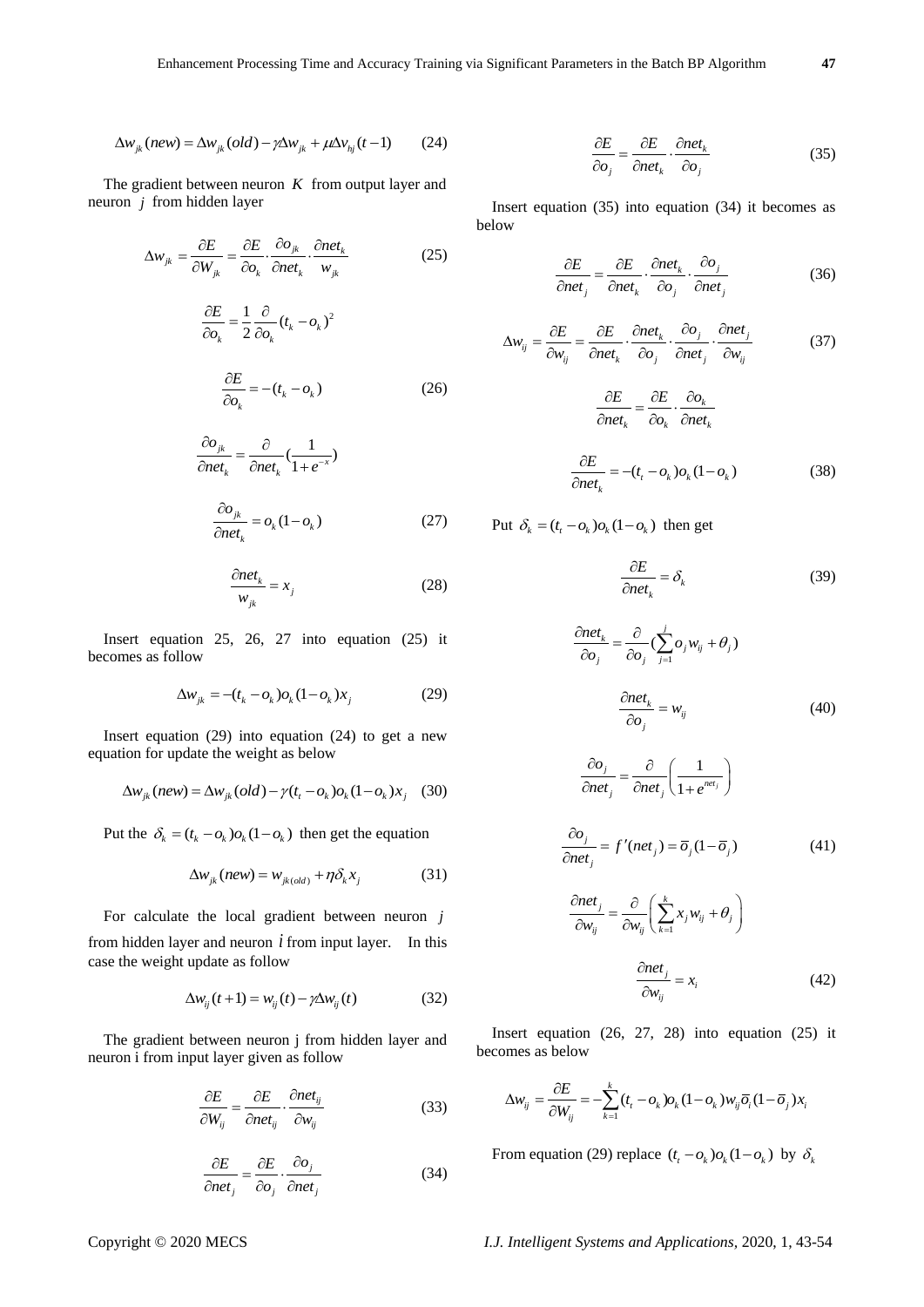$$
\Delta w_{ij} = \frac{\partial E}{\partial W_{ij}} = -\sum_{k=1}^{k=K} \delta_k w_{ij} \overline{o}_i (1 - \overline{o}_j) x_i
$$
 (43)

Put 
$$
\overline{\delta}_j = \sum_{j=1}^{j=i} \delta_k w_{ij} \overline{o}_i (1 - \overline{o}_j)
$$
 in (42) to get  

$$
\Delta w_{ji} = \frac{\partial E}{\partial W_{ij}} = \overline{\delta}_j x_i
$$
(44)

Insert (43) into equation (32), then the weight update between neuron *j* from hidden layer and neuron *i* from input layer as below

$$
\Delta W_{ij}(new) = w_{ij}(old) + \gamma \overline{\delta}_j x_i
$$
 (45)

#### IV. MATERIALS AND METHOD

This kind of this research belongs to the heuristic method. This method includes the learning rate and momentum factor. To investigate the aims of this study there are many steps as follows:

#### *A. Data set*

The data set is very important for verification of improved DBBPLM algorithm. In this study, all data are taken from UCI Machine Learning Repository through the link [https://archive.ics.uci.edu/ml/index.html.](https://archive.ics.uci.edu/ml/index.html) All real data set to change to become nomination data set between [0,1] and divided into two set training set and testing set.

#### *B. Neural Network Model*

We propose an ANN model, which is a three-layer neural network that has an input layer, hidden layer, and output layer. The input layer is considered to be  $\{x_1, x_2, \ldots, x_i\}$ , which represents the nodes; the nodes depend on the types or attributes of the data. The hidden layer is made of two layers with four nodes. The output layer  $Y_r$  is made of one layer with one neuron. Three basis, two of them are used in the hidden layers and one in the output layer. Finally, the sigmoid function is employed as an activation function

#### V. CREATED THE DYNAMIC THE PRAMETERS LEARNING RATE AND MOMENTUM FACTOR

The weight update between neuron k from the output layer and neuron j from the hidden layer ( $w_{ir}$ ) in equqtion (1) which recorded as above.

To enhance the BBP algorithm, which is given by the Equation above (1) to avoid the local minima and to avoid saturation training. The learning rate should be sufficiently large to allow escape from the local minimum and to facilitate fast convergence to minimize

error training . However, the value of the learning rate which is too large leads to fast training with an oscillation in error training. To ensure a stable learning BP algorithm, the learning rate must be small. Depend on above, we will create the dynamic training rate with boundary to keep the weight as moderate as follows:

$$
\gamma_{\text{dmic}} = \frac{\sec h(sh(1 - sh)}{2} + \exp(sh.e) \tag{46}
$$

Where the *sech* $\theta$  is Hyperbolic functions,  $\theta$  is angle, and the *sech* $\theta = 2/(e^{\theta} + e^{-\theta})$ . The sh(1-sh) is slop the first derivative of the activation function of the out put of second hidden layer and (e) is the error training. We can see the value of ( *sh* ) is located between 0 and 1, the value of ( *sh* ) is a boundary. In the same way, the training error (*e*) is boundary value  $0 \le e \le 1$ . Each sh and e boundary function, that is lead to sh $\times$ e is boundary function,  $0 \leq sh \times e \leq 1$ . Depend on the above we can find the  $1 \leq \leq 2.78$ . the dynamic  $\gamma_{\text{dmic}}$  is boundary funcation.

The second significant parameter is momentum. To get smooth training and avoid inflation in the gross weight of the added values for momentum factor, the fitting producer through creating dynamic momentum factor and implicate the Depend above we can create the dynamic momentum factor  $\mu_{\text{dmic}}$  as follow

$$
\mu_{dmic} = \frac{1}{\frac{\sec h(sh(1 - sh)}{2} + \exp(sh.e)}\tag{47}
$$

We Insert the equation (46) and (47) into equation (1), then the weight is updated between any layer as below

$$
w_{jk}(t+1) = w_{jk}(t) - \left[\frac{\sec h(sh(1-sh)}{2} + \exp(sh.e)\right] \frac{\partial E}{w_{jk}(t)}
$$

$$
+ \frac{1}{\frac{\sec h(sh(1-sh)}{2} + \exp(sh.e)} \Delta w_{jk}(t-1) \tag{48}
$$

For the equation (48) the dynamic algorithm will be updated the weight under affected the dynamic learning rate and dynamic momentum factor.

#### VI. EXPERIMENTAL RESULTS

The accuracy of training is calculated as follows [32,33]

 $Accuracy (\%) = \frac{1-\text{absolute}(T_i - O_i)}{MP_{i-M}}$  $\frac{U(t_1 - U_1)}{U}$  + 100 where UP and LW are the upper bound and lower bound of the activation function.

#### *A. Experimental Results for the DBBPLM Algorithm Using the XOR Problem*

Ten experiments were carried out using Matlab, and the average (AV) was taken for several criteria used for

Copyright © 2020 MECS *I.J. Intelligent Systems and Applications,* 2020, 1, 43-54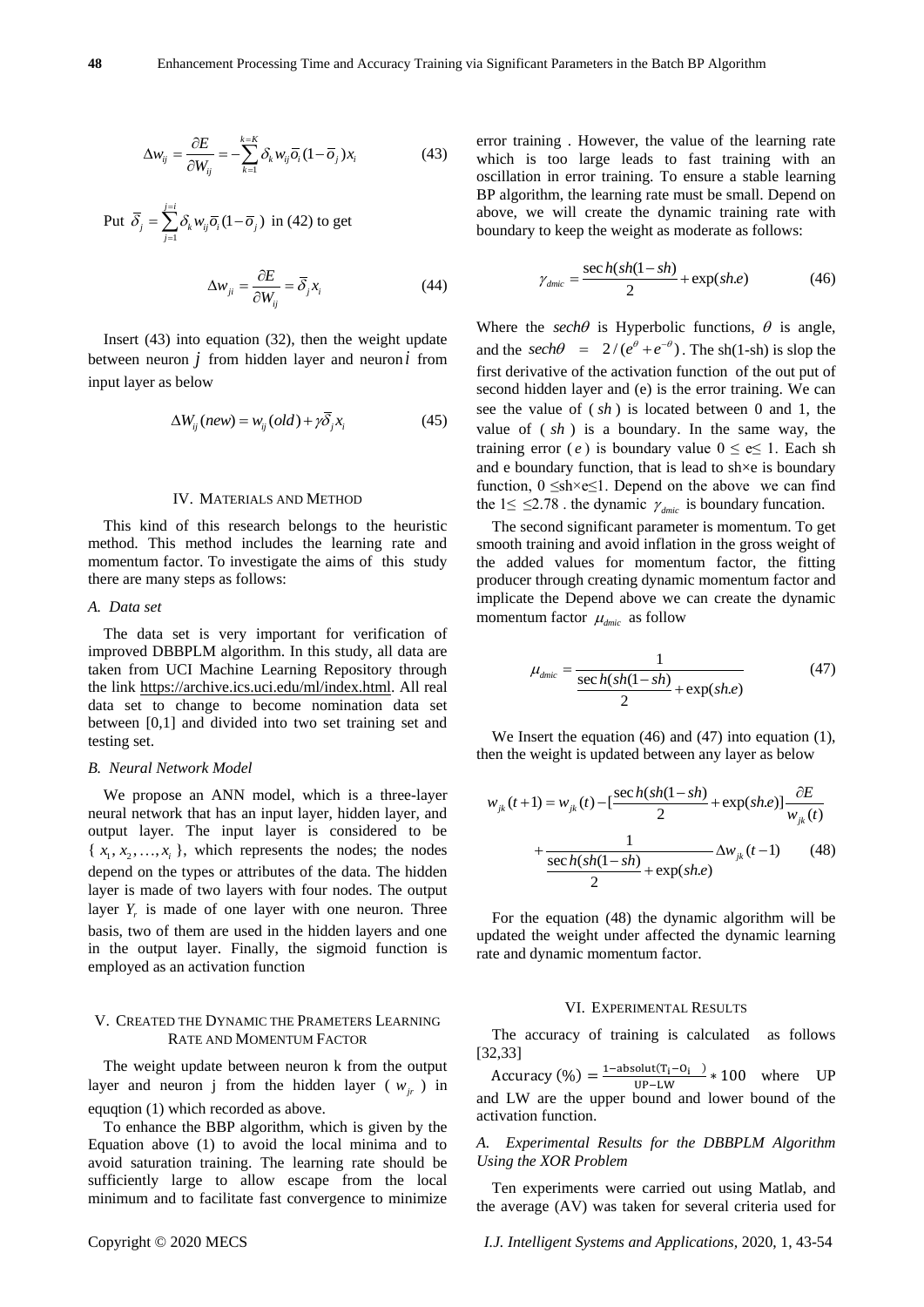measurement of the training performance. Ten experimental has been done for DBBPLM with XOR and then taken the average and S.D.The average and S.D of experimental results are tabulated in Table 1.

Table 1. Average the Performance of DBBPLM algorithm with XOR

|         | Time-sec   | Epoch | <b>MSE</b> | Accuracy   |
|---------|------------|-------|------------|------------|
| Average | 2.2463     | 1681  | 9.998E-05  | 0.9859     |
| S.D     | 0.36127166 |       |            | $2.22E-16$ |

From Table 1., the formulas proposed in equations (46 and 47) help the back-propagation algorithm to enhance the performance of the training. Whereas the average time training is  $t = 2.2463$  seconds and the epoch is 1681 epoch. The smallest value of standard deviation S.D indicates the scatter of time or error training is very close for every experiment, whereas the  $S.D = 0.36127166$ second. The accuracy rate is 0.9859.

# *B. Experiment result of the BBP algorithm with XORProblem*

For the dynamic DBBPLM algorithm we run the dynamic algorithm 10 time with XOR problem and then take the averge for time , epoch and accuracy rate as follow

Table 2. Performance of BBP algorithm with XOR

| Value of     |        | times     | <b>MSE</b> |           |  |
|--------------|--------|-----------|------------|-----------|--|
| $\mathcal V$ | $\mu$  |           |            | Epoch     |  |
| 0.1          | 0.004  | 52.4760   | 9.999e-05  | 67490     |  |
| 0.0001       | 0.0001 | 6530      | 0.5011     | 194345    |  |
| 0.004        | 0.95   | 5670      | 1.635e-04  | 153329    |  |
| 0.1          | 0.1    | 55.9070   | 9.999e-05  | 76190     |  |
| 0.2          | 0.2    | 31.0090   | 9.997e-05  | 37839     |  |
| Average      |        | 2467.8784 | 0.1003127  | 105838.6  |  |
| S.D          |        | 2978.0706 | 0.2003937  | 58416.301 |  |

From Table 2., the range of the training time is 31.0090.0090≤ t≤ 6530 seconds. We consider the value 31.0090second is as minimum training time and the value6530 second is as maximum training time. The best performance of the BP algorithm is achieved at  $\gamma = 0.2$ and at  $\mu = 0.2$  whereas the training time is 21.0090 seconds, the worst performance of the BP algorithm is achieved at  $\gamma = 0.0001$  and  $\mu = 0.0001$  for first, whereas the training time is 65300 second.

# *C. Experiments result of the DBBPLM algorithm with Balance- Train set*

We implement the DBBPLM algorithm ten time with the balance data training set. and then the average was taken for several criteria. The experiment's result is tabulated in the Table 3.

Table 3. Average the Performance of DBBPLM algorithm with Iris- Train set

|         | Time-sec   | Epoch     | MSE       | Accuracy  |
|---------|------------|-----------|-----------|-----------|
| Average | 3.3663     | 61        | 9.887E-05 | 0.992     |
| S.D     | 1.55506733 | 13.169662 | 9.139E-07 | 0.0016697 |

From Table 3., the dynamic approach for training rate and momentum term reduce the time required for training and enhance the convergence of the time training. The average training time is 3.3663 seconds at an average epoch is 61 epochs. The average accuracy training is 0.992

#### *D. Experiments of the BBP Algorithm with Balance-Train set*

We tested the BBP algorithm with several optimum values. The experiments result recorded as table V with iris –training set

Table 4. Performance of BBP bbp algorithm with Iris- Train set

| Value of     |       | times      | <b>MSE</b> |           |  |
|--------------|-------|------------|------------|-----------|--|
| $\mathcal V$ | $\mu$ |            |            | Epoch     |  |
| 0.1          | 0.004 | 67.5020    | 9.7199e-05 | 323       |  |
| 0.01         | 0.25  | 61.5210    | 9.8827e-05 | 1129      |  |
| 0.004        | 0.95  | 220.0530   | 9.9736e-05 | 4361      |  |
| 0.005        | 0.09  | 153.8200   | 9.9950e-05 | 2993      |  |
| 0.005        | 0.001 | 179.8890   | 9.9960e-05 | 3535      |  |
| Average      |       | 129.157    | 9.913E-05  | 2468.2    |  |
| S.D          |       | 71.7656181 | 1.053E-06  | 1509.4044 |  |

From Table 4., the best performance of the *BP*  algorithm was at  $\gamma = 0.01$  and  $\mu = 0.25$  whereas the time training is  $61.5210 \approx 52$  second while the best performance of the *BP* algorithm is achieved at  $\gamma = 0.004$ and  $\mu = 0.95$  whereas the time training is  $220.0530 \approx 220$ seconds. In addition, the range of the average training time is 61.5210≤ t ≤ 220.0530seconds.

# *E. Experiments result of the DBBPLM Algorithm with Balance- Testing set*

Ten experiments has been done with balance testing and then taken the average of several criteria. The experiment result is tabulated in the Table 5.

Table 5. Performance of DBBPLM with Iris- Testing set

|         | Time-sec   | Epoch     | <b>MSE</b> | Accuracy  |
|---------|------------|-----------|------------|-----------|
| Average | 3.6801     | 88        | 9.821E-05  | 0.9906    |
| S.D     | 0.98730577 | 20.813697 | 1.143E-06  | 0.0019355 |

From Table 5., the average training time is 3.6801 seconds at an average epoch is 88 epoch. The average S.D of time is 0.98730577. The accuracy rate is very highest about 0.9887.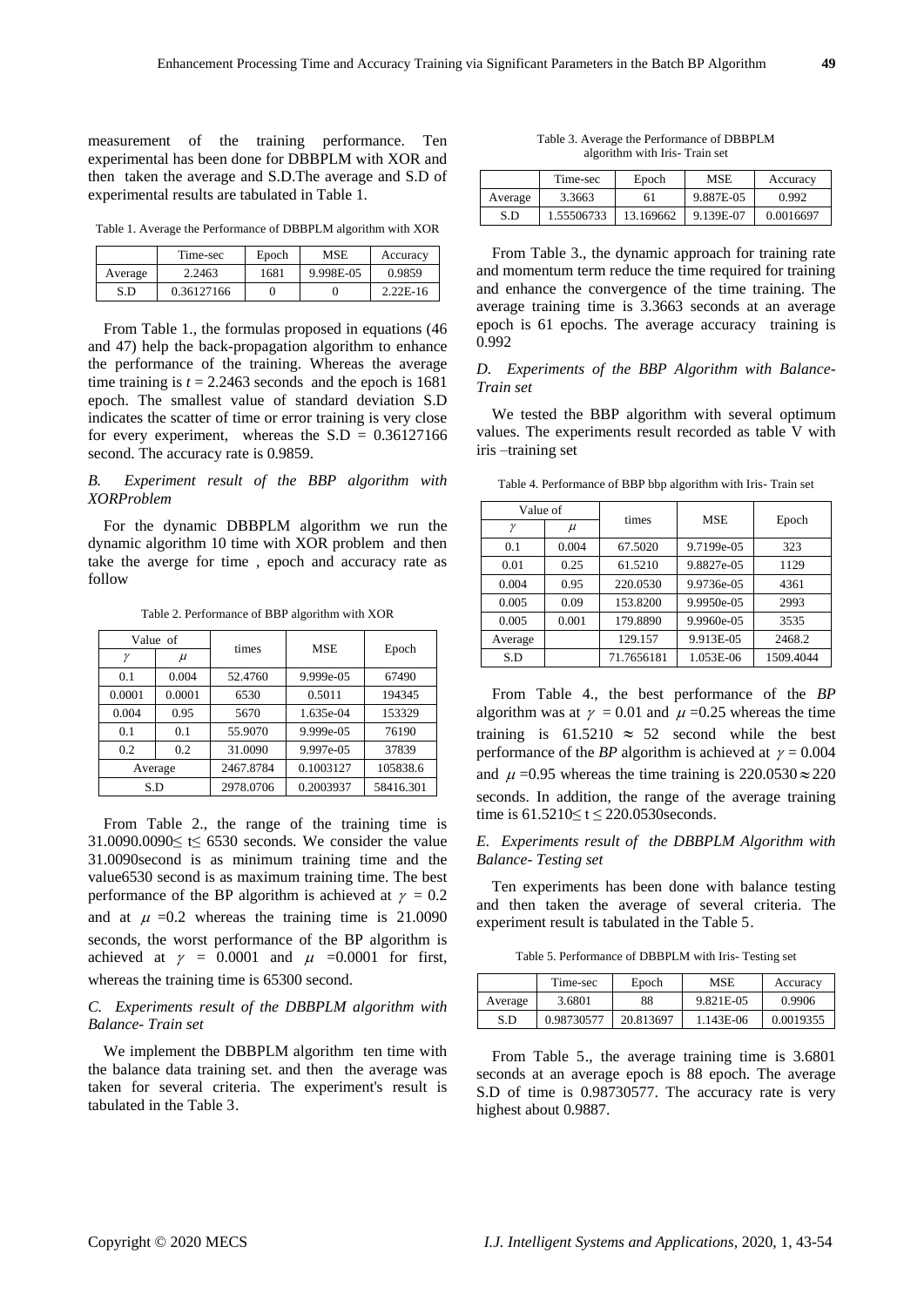# *F. Experiments result of the BBP Algorithm with Balance- Testing set*

We tested the BBP algorithm with several optimum values. The experiments result recorded in the Table 6., with iris –testing set

From Table 6., the best performance of the BP algorithm was at  $\gamma = 0.1$  and  $\mu = 0.1$ , whereas the time training is 79.9910  $\approx$  80 seconds, while the worst performance of the BBP algorithm is achieved at  $\gamma$  $=0.0001$  and  $\mu = 0.0001$  whereas the time training is 5600 second. The range of the average training time is 79.9910 $\leq$  t  $\leq$  5600 seconds. The average S.D of time is greater than one.

Table 6. Performance of BBP Algorithms with Iris- Testing set

| Value of |        | times      | <b>MSE</b> |           |  |
|----------|--------|------------|------------|-----------|--|
| ν        | $\mu$  |            |            | Epoch     |  |
| 0.1      | 0.004  | 79.9910    | 5.5408e-05 | 2867      |  |
| 0.0001   | 0.0001 | 5600       | 0.2049     | 96800     |  |
| 0.005    | 0.09   | 4868       | 0.8193     | 7352      |  |
| 0.005    | 0.001  | $1422e+3$  | 5.0238e-05 | 39854     |  |
| 0.01     | 0.25   | 591.4530   | 5.0937e-05 | 14140     |  |
| 0.1      | 0.1    | 70.0050    | 5.6064e-05 | 1840      |  |
| Average  |        | 2105.2415  | 0.1707354  | 27142.167 |  |
| S.D      |        | 2267.46456 | 0.2995366  | 33674.904 |  |

*G. Experiments result of the DBBPLM Algorithm with Iris.- Train set*

Ten experimental has been done for DBBLM with balance data set and then taken the average and S.D.The average and S.D of experimental results are tabulated in Table 7.

Table 7. Average the Performance of DBBPLM Algorithm with Balance - Train set

|         | Time-sec   | Epoch | MSE        | Accuracy |
|---------|------------|-------|------------|----------|
| Average | 9.9023     | רת    | 2.9658e-04 | 100      |
| S.D     | 0.52140945 |       |            |          |

From Table 7., the experiments result indicates the dynamic learning rate and momentum factor helps the BBP algorithm for reducing the time training. The average time is  $9.9023 \approx 10$  seconds with 77 epoch. The average S.D of time is 0.52140945. .

# *H. Experiments result of the BP Algorithm with Balance - Train set*

We test the manual algorithm at several values for each learning rate and momentum factor. The result are recoded in the Table 8.

Table 8. Performance of DBBPLM Algorithm with Balance - Train set

| Value of |       | times     | <b>MSE</b>  |           |  |
|----------|-------|-----------|-------------|-----------|--|
| γ        | $\mu$ |           |             | Epoch     |  |
| 0.1      | 0.004 | 105.5750  | 9.996e-05   | 6882      |  |
| 0.004    | 0.95  | 96.5370   | 1.0000e-04  | 6176      |  |
| 0.005    | 0.09  | $1.85e+3$ | 9.99e-05    | 124715    |  |
| 0.005    | 0.001 | 4963      | 1.185e-04   | 117460    |  |
| 0.1      | 0.1   | 93.0560   | 9.98e-05    | 6289      |  |
| 0.2      | 0.2   | 76.7300   | $9.91e-0.5$ | 9554      |  |
| Average  |       | 1197.483  | 0.0001029   | 45179.333 |  |
| S.D      |       | 1197.483  | 0.0001029   | 45179.333 |  |

From Table 8., the range of the training time is 76.7300 $\le t \le 105.5750$  seconds, the range of training time is very widely.

# *I. Experiments result of the DBBPLM Algorithm with iris.- Testing set*

Ten experimental has been done for DBBPLM with Balance –Testing set and then taken the average and S.D.The average and S.D of experimental results are tabulated in Table 9.

Table 9. Average the Performance of DBBPLM Algorithm with Balance - Testing set

|         | Time-sec  | Epoch | Accuracy |
|---------|-----------|-------|----------|
| Average | 6.482     | 76.   | 0.9860   |
| S.D     | 0.3571277 |       |          |

From Table 9., the average time is 6.482 6 seconds with 76 epochs. The accuracy rate is 0.9860, the accuracy rate is the nearest one

#### *J. Experiments result of the manually BBP Algorithm with Iris.- Testing set*

We test the manual algorithm at several optimum values for each learning rate and momentum factor . The result are recoded in the Table 10.

Table 10. Performance of BBP Algorithm with Balance - Testing set

| Value of |        | Time-S     | <b>MSE</b> |        |  |
|----------|--------|------------|------------|--------|--|
| γ        | $\mu$  |            |            | Epoch  |  |
| 0.1      | 0.004  | 81.9550    | 2.772e-4   | 11490  |  |
| .0001    | 0.0001 | 4976       | 0.0077     | 369071 |  |
| 0.004    | 0.95   | 3693       | 0.0077     | 152912 |  |
| 0.005    | 0.09   | 3546       | 5.35e-04   | 129706 |  |
| 0.005    | 0.001  | $1.97e+03$ | 2.68e-04   | 273293 |  |
| 0.1      | 0.1    | 94.9780    | 2.76e-04   | 9833   |  |
| 0.2      | 0.2    | 75.6650    | 2.979e-04  | 5204   |  |
| Average  |        | 2062.514   | 0.0024363  | 135929 |  |
| S.D      |        | 1893.50603 | 0.0033302  | 132031 |  |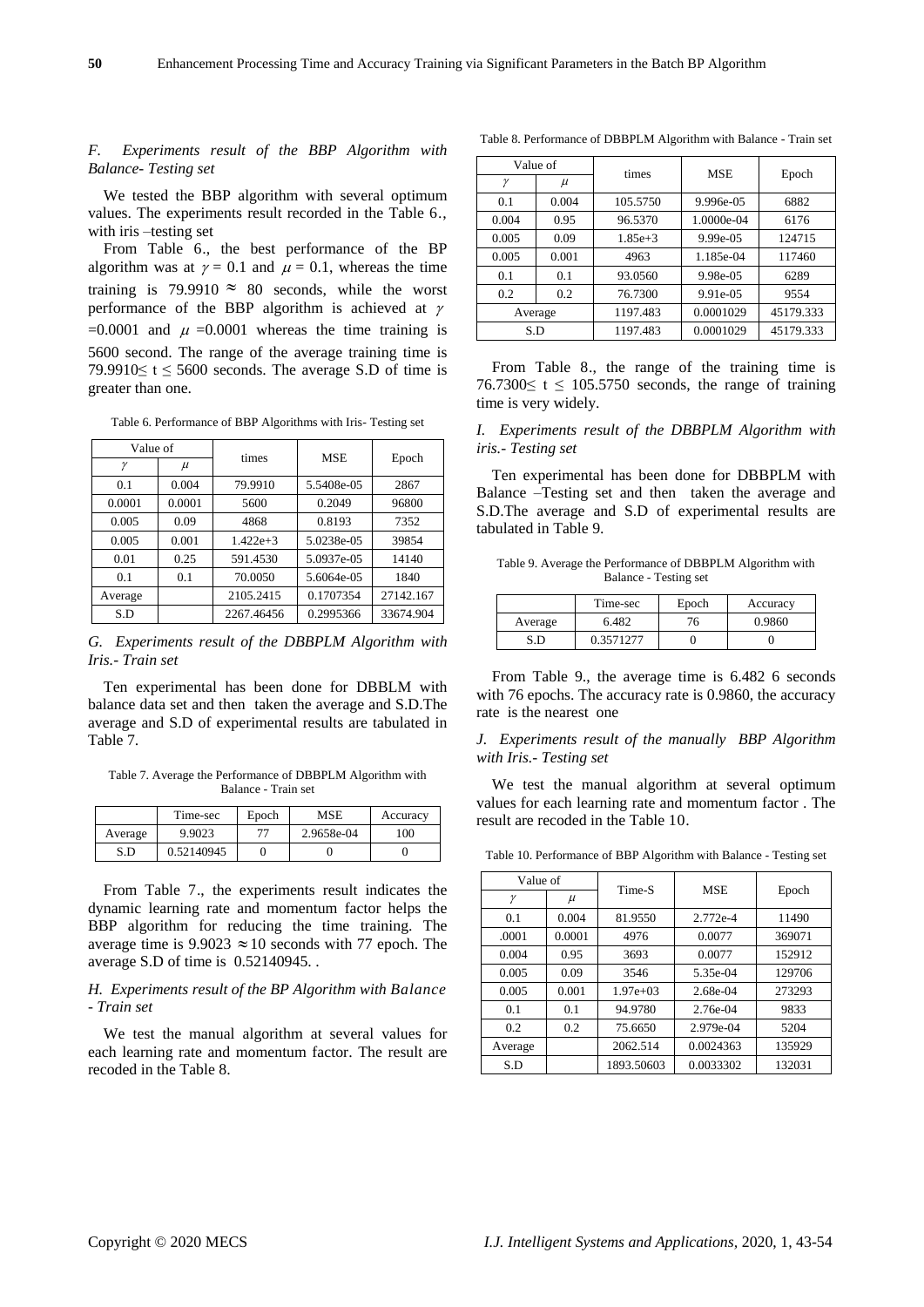From Table 10., the range of the average training time is in the interval  $75.6650 \le t \le 4976$  seconds this means the range of time training is wide. The best performance of the BP algorithm is achieved at  $\gamma$  =0.2 and  $\mu$  =0.2 the worst performance of the BP algorithm is achieved at  $\gamma$  = 0.0001 and  $\mu$  =0.0001. The BBP algorithm suffers the highest saturation at  $\gamma = 0.0001$  and  $\mu = 0.0001$ .

#### VII. DISCUSSION TO VALIDATE THE PERFORMANCE OF IMPROVED ALGORITHM

To validate the efficiency of the improved algorithm,

through comparing the performance of the DBBPML algorithm with the performance of the batch BP algorithm based on certain criteria[34, 35].We calculate the speed up training using the following formula [36].

Proccessing Time= $\frac{Execution time of BBP algorithm}{Execution time of DBBPLM algorithm}$ 

In this part we will compare the performance for each DBBPLM dynamic algorithm which listed in the from Table.1, 3,5,7,9 with the performance of manually algorithm wich listed in the Tables 2,4,6,8,10. The comparission result are tabulated in Table 11.

|                         | Dynamic<br>(DBBPLM)algorithm |          | A manually BBP algorithm |          |                             |
|-------------------------|------------------------------|----------|--------------------------|----------|-----------------------------|
|                         | AV Time                      | AV Epoch | AV Time                  | AV Epoch | Processing Time<br>Improved |
| <b>XOR</b>              | 2.2463                       | 1681     | 2467.8784                | 105839   | 1098.641499                 |
| <b>Balance Training</b> | 9.9023                       | 77       | 1197.483                 | 45179    | 120.929784                  |
| <b>Balance Testing</b>  | 6.482                        | 76       | 2062.514                 | 135930   | 318.1909904                 |
| Iris Training Iris      | 3.3663                       | 61       | 129.157                  | 2468     | 38.367644                   |
| Testing                 | 3.6801                       | 88       | 2105.2415                | 27142    | 572.0609494                 |

Table 11. Processing Time Improved the DBBPLM Algorithm versus BP with first structure

From Table 11., it is evident that the dynamic algorithm provides superior performance over the Manually algorithm for all datasets. The range of the training time of the Dynamic algorithm is  $2.2463 \le t \le$ 9.9023 s; this is a narrow interval, meaning that the dynamic parameters which created help the algorithm to reaches the global minimum in a short time and with few epochs. The range of training times of the BBP algorithm is  $129.157 \le t \le 2105$  s; this is a wide interval, meaning that the BBP algorithm has a long training time and a high level of training saturation. The dynamic algorithm is  $2360.166 \approx 2360$  times faster than the BBP algorithm at its maximum.

Easily we can see in the end Column in the table above, dynamic algorithm which created in this paper gave faster training than manual algorithm. For example the dynamic algorithm is 1098.641499se 1099 time faster than manual algorithm at its maximum time training. Also dynamic algorithm which created in this paper gave faster training than manually algorithm. For example the dynamic algorithm is 38.367644se 38 time faster than manual algorithm at its minimum time training

From Figure 3 Obviously, we can see the dynamic algorithm taken a short time to reach the glob minimum, for all data set while the Manual algorithm takes a long time to reach a global minimum. The dynamic algorithm created in this study is able to escape the local minimum and remove the saturation training.



Fig.3. The performance of Dynamic algorithm versus Manually algorithm for time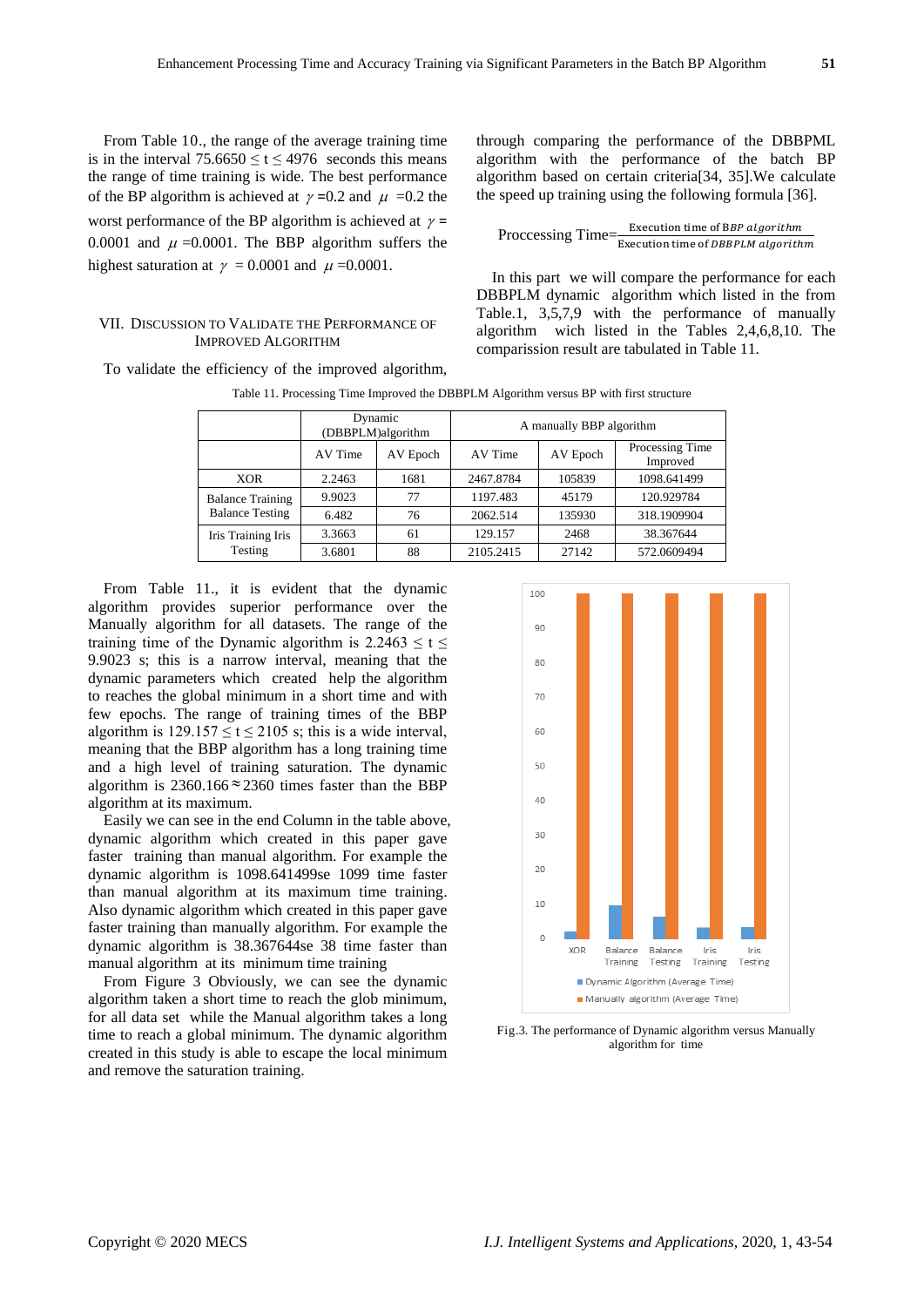

Fig.4. The performance of Dynamic algorithm versus Manually algorithm for epoch

From Figure 4 it is evident that the dynamic algorithm which created in this study provides superior performance over the Manually algorithm for all datasets. The dynamic algorithm taken few epochs to reach to the global minimum while the Manual algorithm takes a big value of epochs to reach the global minimum.

# VIII. EVALUATION OF THE PERFORMANCE OF IMPROVED BATCH BP ALGORITHM

To evaluated the performances of the improved batch BP algorithm for speeding up training the performances of the improved batch BP algorithm are compared to previous research works such, Hameed *et al* (2016) and Azami, (2015), the stop training for both study determined by number of iteration, the number iteration set by 2000 iteration and 1000 iteration respectively. For the purpose of the comparison between the results of this study and the previous works, the fit is re-run again with different stop training values according to previous work. The performance of the improved algorithm which proposed in this study give superior performance than exists works.

#### IX. CONCLUSION

We have introduced the dynamic DBBPLM algorithm, which trains by creating a dynamic function for each the learning rate and momentum factor. Sevral dataset were used, all data are taken from the UCI Machine Learning Repository through the following link: [http://mir.cs.umass.edu/ml/dataset.html.](http://mir.cs.umass.edu/ml/dataset.html) All datasets

should be changed to become normalized in the interval [0, 1]. The dataset was divided into two sets, a training set and a testing set for validating the performance of the contribution. This function influences for the weight. Of the DBBPLM algorithm were carried out on Matlab 2012a with same goal error or limited error training. One of the main advantages of the dynamic training and dynamic momentum factor are reduces the training time, the training error, number of epochs and enhancement the accuracy of the training. The performance of dynamic DBBPLM algorithm which presented in this study gave superior performance compared with exists work.

#### **REFERENCES**

- [1] M. S. Al\_Duais , F. S. Mohamad," Improved Time Training with Accuracy of Batch Back Propagation Algorithm Via Dynamic Learning Rate and Dynamic Momentum Factor," IAES International Journal of Artificial Intelligence , Vol. 7, No. 4, pp. 170~178, 2018.
- [2] F.Ortega-Zamorano, J.M. Jerez, I. Gómez, & L.Franco,"Layer multiplexing FPGA implementation for deep back-propagation learning". Integrated Computer Aided Engineering , 24(2), PP.171-185,2017
- [3] Y.Hou, & H.Zhao, "Handwritten Digit Recognition Based on Improved BP Neural Network," Proceedings of 2017 Chinese Intelligent Systems Conference.. CISC 2017 ,pp. 63-70, 2018.
- [4] E. Ibrahim, Hussien, & Z.E.Mohamed, "Improving Error Back Propagation Algorithm by using Cross Entropy Error Function and Adaptive Learning rate," International Journal of Computer Applications, 161(8), PP.5-9, 2017.
- [5] C.B.Khadse, M.A Chaudhari, & V.B.Borghate, "Conjugate gradient backpropagation based artificial neural network for real time power quality assessment, " Electrical Power and Energy Systems, 82, PP.197– 206 ,2016.
- [6] M. S. Al\_Duais , F. S Mohamad & M.Mohamad," Improved the Speed Up Time and Accuracy Training in the Batch Back Propagation Algorithm via Significant Parameter". International Journal of Engineering & Technology, 7 (3.28) , pp. 124-130, 2018.
- [7] Z. X Yang, G. S. Zhao, H. J. Rong & J.Yang, "Adaptive backstepping control for magnetic bearing system via feed forward networks with random hidden nodes," Neurocomputing, 174, PP.109–120, 2016.
- [8] Li, Jie, R.Wang , T.Zhang , & X.Zhang, "Predication Photovoltaic Power Generation Using an Improved Hybrid Heuristic Method. Sixth International conference on information Science and Technology ,pp. 383-387, 2016.
- [9] M.Sheikhan, M.A Arabi, &D. Gharavian, "Structure and weights optimization of a modified Elman network emotion classifier using hybrid computational intelligence algorithms: a comparative study," Connection Science, 27(4), PP.340-357, 2015, doi:10.1080/09540091.2015.1080224
- [10] R. Karimi, F.Yousefi, M.Ghaedi & K.Dashtian," Back propagation artificial neural network and central composite design," Chemometrics and Intelligent Laboratory Systems, 159, 127–137,PP.2016
- [11] R.Kalaivani, K.Sudhagar K, Lakshmi P, "Neural Network based Vibration Control for Vehicle Active Suspension System", Indian Journal of Science and Technology.9(1), 2016.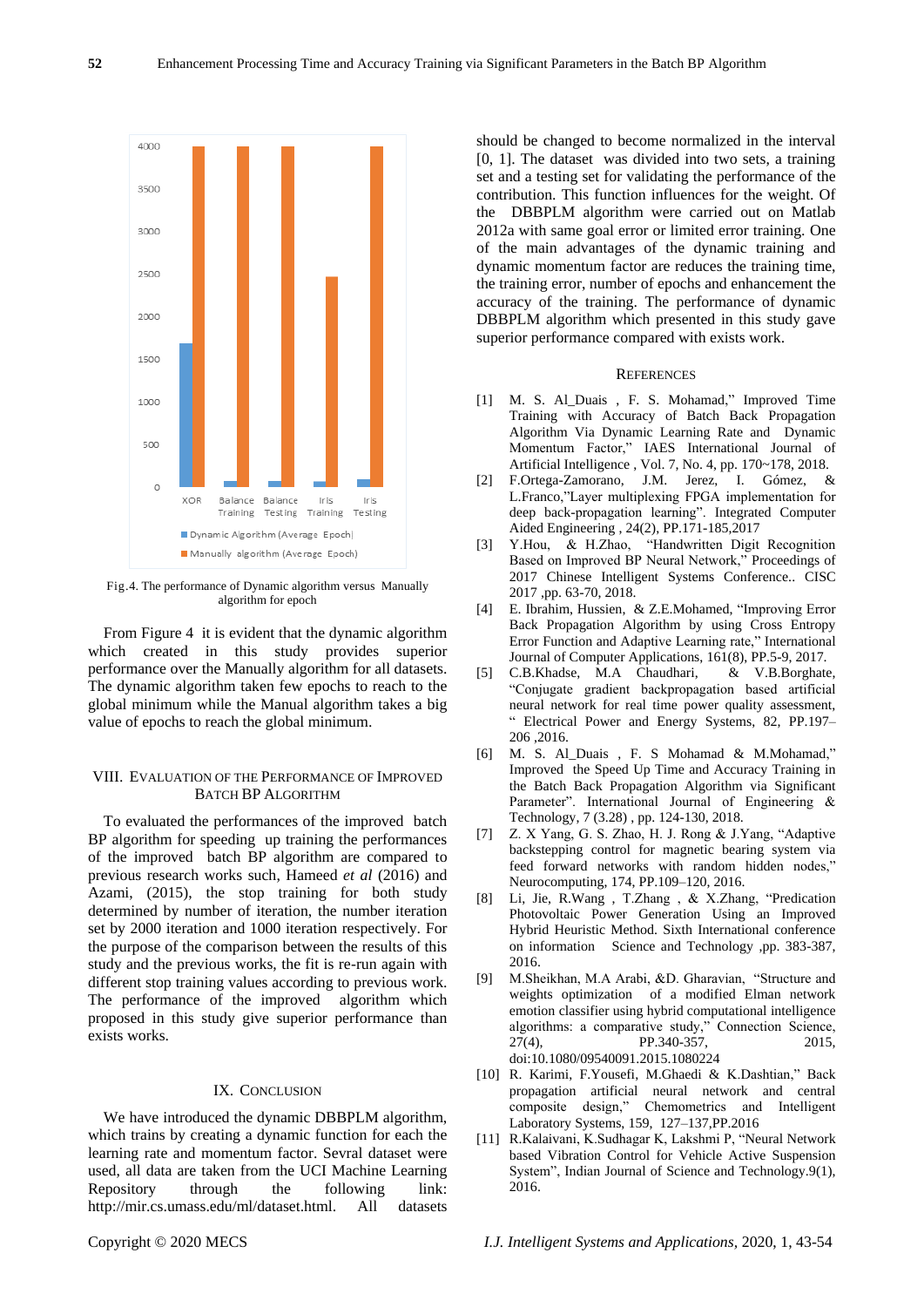- [12] S. X. Wu, D. L.Luo, Z. W. Zhou, J. H.Cai, & Y. X. Shi, "A kind of BP neural network algorithm based on grey interval," ,International Journal of Systems Science, 42(3) ,PP.389-96,2011.
- [13] H.. Mo, J.Wang ,H. Niu, "Exponent back propagation neural network forecasting for financial cross-correlation relationship," Expert Systems with Applications , 53 , PP.106-1016 , 2016.
- [14] l.v Kamble, ;D.R Pangavhane, & T.P Singh, " Improving the Performance of Back-Propagation Training Algorithm by Using ANN,"International Journal of Computer, Electrical, Automation, Control and Information Engineering, 9(1), PP.187- 192, 2015.
- [15] J.M.Rizwan, PN.Krishnan, R.Karthikeyan, SR.Kumar, " Multi layer perception type artificial neural network based traffic control," Indian Journal of Science and Technology, 9(5), 2016.
- [16] X.Xue, Y.Pan, R. Jiang, & Y. Liu, "Optimizing Neural Network Classification by Using the Cuckoo Algorithm," 11 the International Conference on Natural Computation (ICNC) , PP.24-30,2015.
- [17] L. He , Y.Bo, & G.Zhao," Speech-oriented negatemotion recognition," Proceedings of the 34th Chinese Control Conference ,PP.3553 -3558 , 2015.
- [18] Y.Zhang, S.Zhao, & L.Tang, "Energy Consumption Prediction for Steelmaking Production Using PSO-based BP Neural Network,"*Congress on Evolutionary Computation (CEC) PP.*3207- 3214, 2016.
- [19] Q.Abbas, F. Ahmad, & M. Imran, "Variable Learning rate Based Modification in Backpropagation algorithm (MBPA) of Artificial neural Network for Data Classification," *Science International*, *28*(3), 2016.
- [20] V. P. S. Kirar, "Improving the Performance of Back-Propagation Training Algorithm by Using ANN," World Academy of Science, Engineering, and Technology, International Journal of Computer, Electrical, Automation, Control and Information Engineering, 9(1) ,PP.187- 192,2015
- [21] A. A. Hameed , B. Karlik, & M. S. Salman, "Backpropagation algorithm with variable adaptive momentum", Knowle dge-Base d Systems, 114,PP.79–87, 2016.
- [22] W. Zhang, Z. Li, W .Xu, H.Zhou , "A classifier of satellite signals based on the back-propagation neural network," In 8th International Congress on Image and Signal Processing (CISP), PP.1353-1357,2015.
- [23] H. Azami , & J.Escudero, "A comparative study of breast cancer diagnosis based on neural network ensemble via improved training algorithms," Proceedings of 37th Annual International Conference of the IEEE Engineering in Medicine and Biology Society (EMBC) ,PP.2836- 2839,2015.
- [24] Leema, N., Nehemiah, H. K., & Kannan, A. (2016). Neural Network Classifier Optimization using Differential Evolution with Global Information and Back Propagation Algorithm for Clinical Datasets. Applied Soft Computing.
- doi:http://dx.doi.org/doi:10.1016/j.asoc.2016.08.001
- [25] Kamble, L V; Pangavhane, D R; Singh, T P. (2015). Improving the Performance of Back-Propagation Training Algorithm by Using ANN. International Journal of Computer, Electrical, Automation, Control and Information Engineering, 9(1), 187- 192.
- [26] Liew, S. S., Hani, M. K., & Bakhteri, R. (2016). An Optimized Second Order Stochastic Learning Algorithm for Neural Network Training.Neurocomputing. Neurocomputing, 186, 74 – 89.
- [27] Andrade, A., Costa, M., Paolucci,, L., Braga, A., Pires, F.,

Ugrinowitsch, H., & Menzel, H.-J. (2015). A new training algorithm using artificial neural networks to classify gender-specific dynamic gait patterns. Computer Methods in Biomechanics and Biomedical Engineering, 4, 382-390. doi:10.1080/10255842.2013.803081

- [28] Kirar, V. P. (2015). Improving the Performance of Back-Propagation Training Algorithm by Using. International Journal of, 9(1), 187-192.
- [29] Yui, M., & Kojima, I. (2013). A Database-Hadoop Hybrid Approach to Scalable Machine Learning. IEEE International Congress on Big Data (pp. 1-8). IEEE.
- [30] Hamid, N. A., Nawi, N. M., & Ghazali, R. (2012). The effect of adaptive gain and adaptive momentum in improving training time of gradient descent back propagation algorithm on classifation problems. International Scientific Conferenc. 15. ISC.
- [31] Nawi, N. M., Khan, A., & Rehman, M. Z. (2013). A new levenberg marquardt based back propagation algorithm training with cuckoo search. The 4th International Conference on Electrical Engineering and Informatics (pp. 18-23). ICEEI.
- [32] N.M. Nawi, N. A Hamid, R. S , R.Ransing, Ghazali & M. N. Salleh, "Enhancing Back Propagation NeuralNetwork Algorithm with Adaptive Gain on Classification Problems," networks, 4(2) ,2011.
- [33] T.N .Bui & H. Hasegawa, "Training Artificial Neural Network using modification of Differential Evolution Algorithm," International journal of Machine Learning and computing, *5*(1) , PP.1-6, 2015.
- [34] M. S. Al\_Duais & F. S. Mohamad, A Review on Enhancements to Speed up Training of the Batch Back Propagation Algorithm. Indian Journal of Science and Technology, 9(46), 2016.
- [35] M. S. Al Duais,& F.S.Mohamad, "Dynamically-adaptive Weight in Batch Back Propagation Algorithm via Dynamic Training Rate for Speedup and Accuracy Training. Training,"Journal of Telecommunications and Information Technology. 4, 2017, doi.org/10.26636/jtit.2017: 113017
- [36] S. Scanzio , S.Cumani, R.Gemello, R., F.Mana &F.PLaface, "Parallel implementation of Neural Network training for speech recognition," Pattern Recognition Letters. Vol..1, no.11, PP.1302–1309,2010.

#### **Authors' Proflies**



**Fatma Susilawati Mohamad** is an Associate Professor in the Department of Information Technology, Faculty of Informatics and Computing, UniSZA. She services 18 years in academic field and has been actively involved in teaching, research, publications, professional services, consulting, and administration. She was also

been appointed for holding various administrative positions in faculty and university level. Now she serves as a Deputy Dean at the Graduate School, UniSZA. She has graduated a Bachelor of Science (Information System) from Oklahoma City University, U.S.A in 1997. She has continued his studies at Universiti Kebangsaan Malaysia and obtained her Master of Information Technology (Computer Science) in 2004. She received his Ph.D. in Computer Science from Universiti Teknologi Malaysia in 2012. During her tenure as an academic staff, she has taught various courses for undergraduate studies